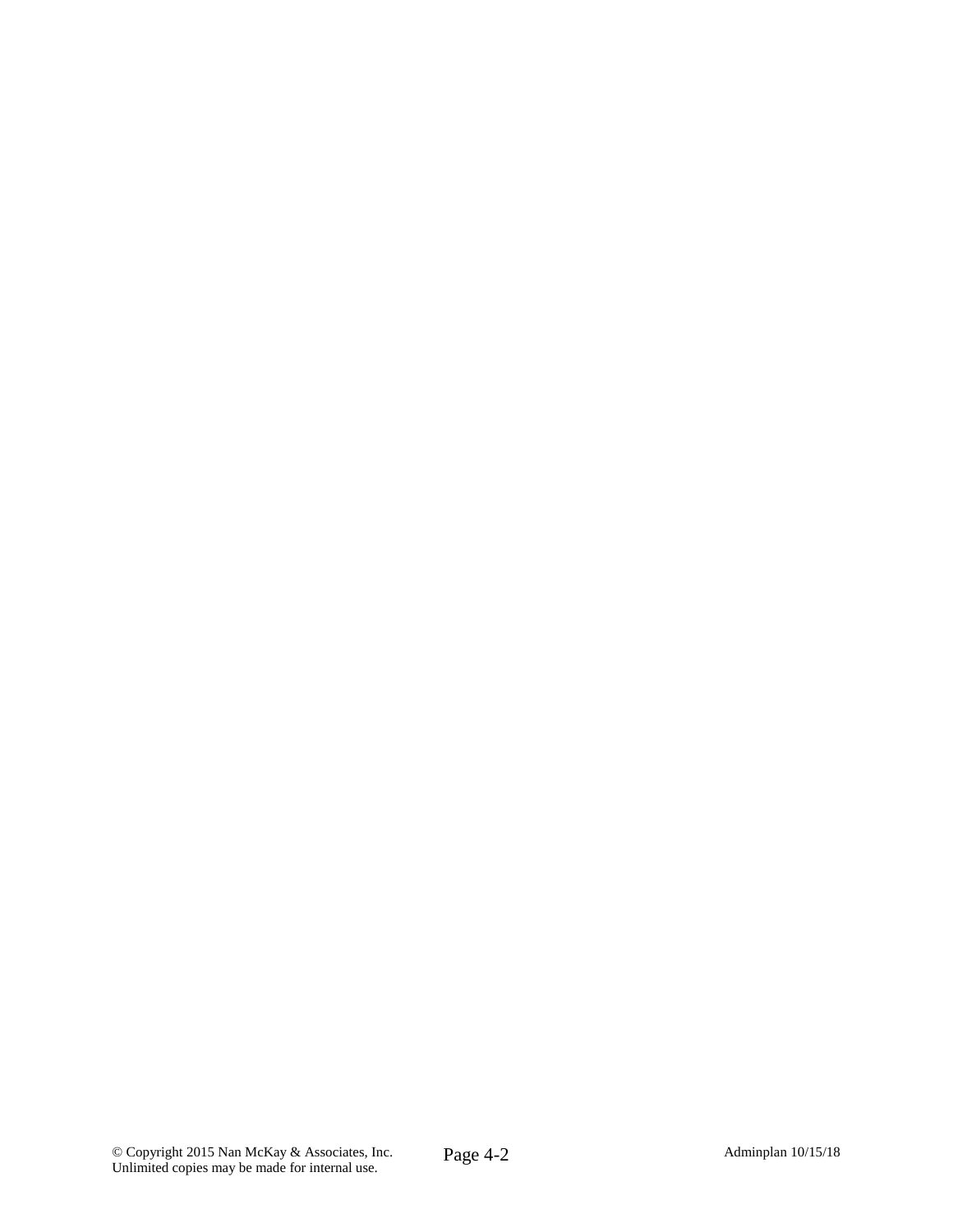# **PART I: THE APPLICATION PROCESS**

### **4-I.A. OVERVIEW**

This part describes the PHA policies for making applications available, accepting applications making preliminary determinations of eligibility, and the placement of applicants on the waiting list. This part also describes the PHA's obligation to ensure the accessibility of the application process to elderly persons, people with disabilities, and people with limited English proficiency (LEP).

## **4-I.B. APPLYING FOR ASSISTANCE [HCV GB, pp. 4-11 – 4-16, Notice PIH 2009-36]**

Any family that wishes to receive HCV assistance must apply for admission to the program. HUD permits the PHA to determine the format and content of HCV applications, as well how such applications will be made available to interested families and how applications will be accepted by the PHA. The PHA must include Form HUD-92006, Supplement to Application for Federally Assisted Housing, as part of the PHA's application.

### PHA Policy

Applications for the Kansas City Kansas Housing Authority Section 8 HCV rental assistance program waiting list will be accepted via online, which may be done by a lottery system or in person at the discretion of the Housing Authority when the waiting list is officially opened. A limited number of entries may be accepted for a limited period of time. Only application on the Housing Authority standard application form(s) will be accepted for admission to the program.

The purpose of the application taking is to permit the PHA to gather information and determine placement on the waiting list. The application will contain questions designed to obtain pertinent program information.

#### Online Process

The online application process will involve two steps.

The first step involves the initial online application, referred to as pre-application. The online application shall only be received through an online portal found on the HA website.

The pre-application will be digitally signed by the applicant and to be maintained by the software until such time it is needed for processing. All applications received are assigned into a database with a rank. For the lottery system, applications are selected randomly by computer.

The second step is the "final determination of eligibility" (referred to as the full application).

The full application takes place when the family reaches the top of the waiting list. At this time the PHA ensures that verification of all HUD and PHA eligibility factors are current in order to determine the family's eligibility for the issuance of a voucher.

The online process does not apply to Targeted Funding (VASH) nor Set Aside Supportive vouchers.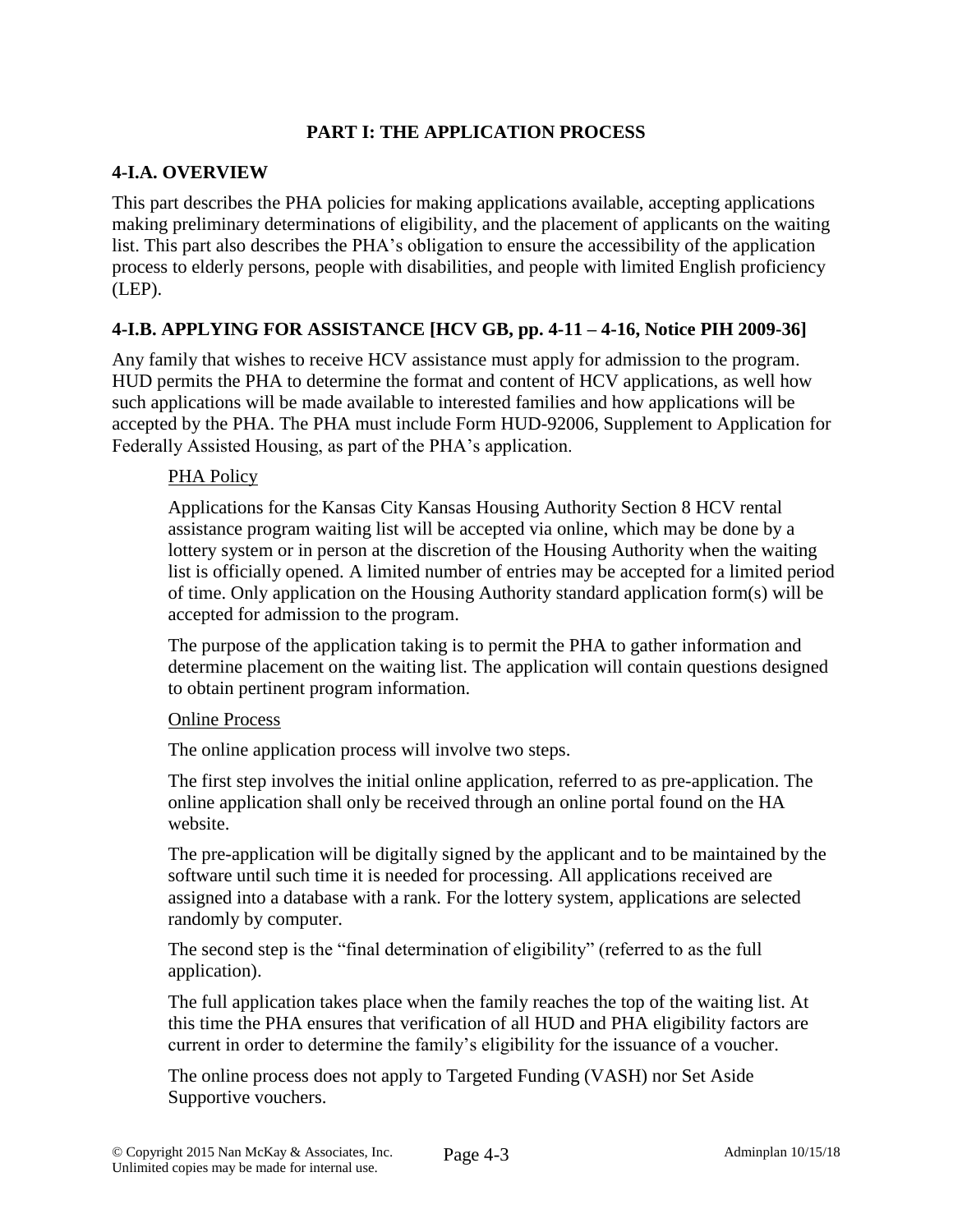In Person Process (walk in, mail, email, or fax)

Depending upon the length of time that applicants may need to wait to receive assistance, the PHA may use a one- or two-step application process.

A one-step process will be used when it is expected that a family will be selected from the waiting list within 60 days of the date of application. At application, the family must provide all of the information necessary to establish family eligibility and level of assistance.

A two-step process will be used when it is expected that a family will not be selected from the waiting list for at least 60 days from the date of application. Under the two-step application process, the PHA initially will require families to provide only the information needed to make an initial assessment of the family's eligibility, and to determine the family's placement on the waiting list. The family will be required to provide all of the information necessary to establish family eligibility and level of assistance when the family is selected from the waiting list.

Families may obtain application forms from the PHA's office during normal business hours when the Section 8 waiting list is open.

Completed applications must be returned to the PHA in person during normal business hours. Applications must be complete in order to be accepted by the PHA for processing. If an application is incomplete, the PHA will notify the family of the additional information required. Incomplete applications will not be accepted and/or processed.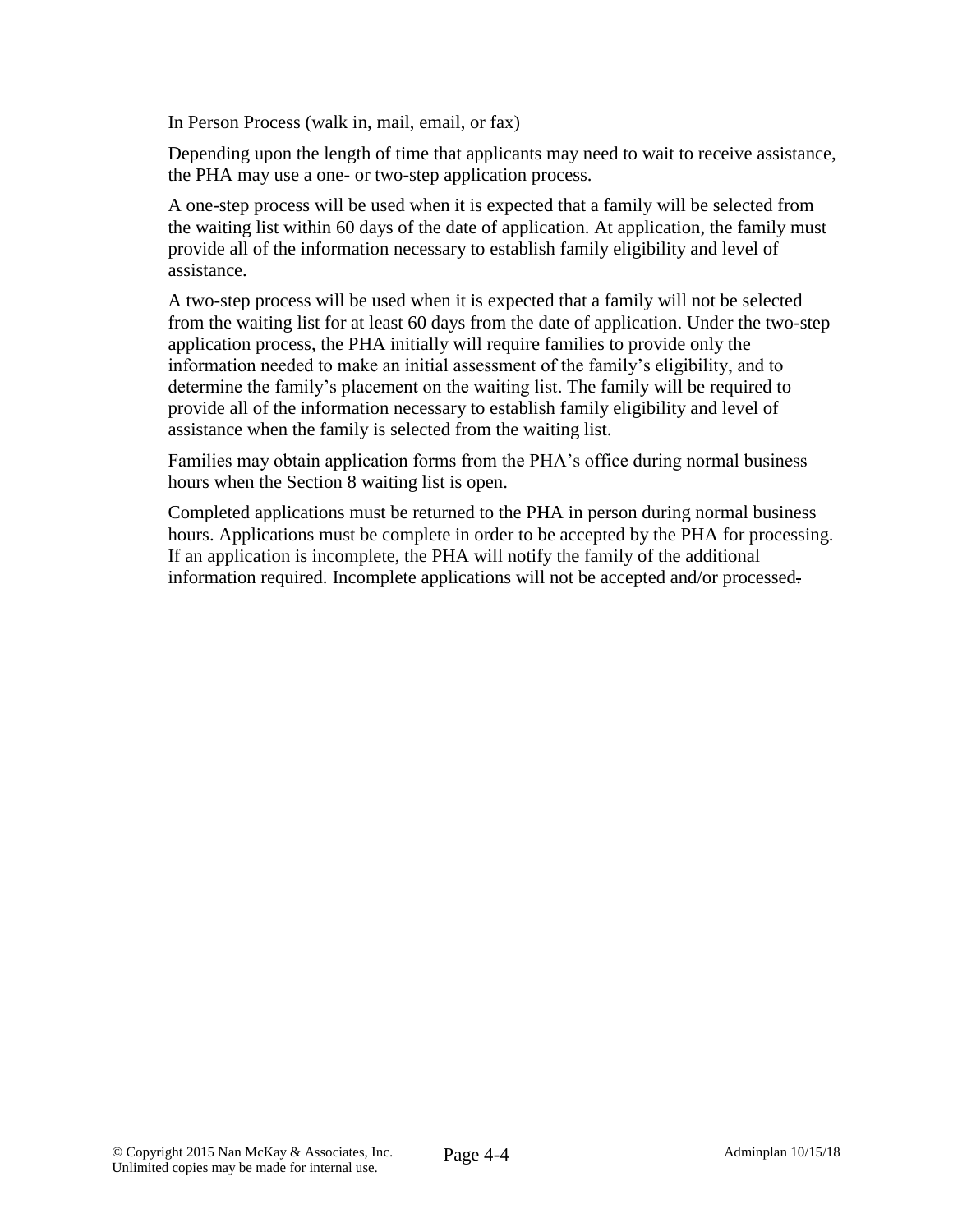# **4-I.C. ACCESSIBILITY OF THE APPLICATION PROCESS**

# **Elderly and Disabled Populations [24 CFR 8 and HCV GB, pp. 4-11 – 4-13]**

The PHA must take steps to ensure that the application process is accessible to those people who might have difficulty complying with the normal, standard PHA application process. This could include people with disabilities, certain elderly individuals, as well as persons with limited English proficiency (LEP). The PHA must provide reasonable accommodation to the needs of individuals with disabilities. The application-taking facility and the application process must be fully accessible, or the PHA must provide an alternate approach that provides full access to the application process. Chapter 2 provides a full discussion of the PHA's policies related to providing reasonable accommodations for people with disabilities.

# **Limited English Proficiency**

PHAs are required to take reasonable steps to ensure equal access to their programs and activities by persons with limited English proficiency [24 CFR 1]. Chapter 2 provides a full discussion on the PHA's policies related to ensuring access to people with limited English proficiency (LEP).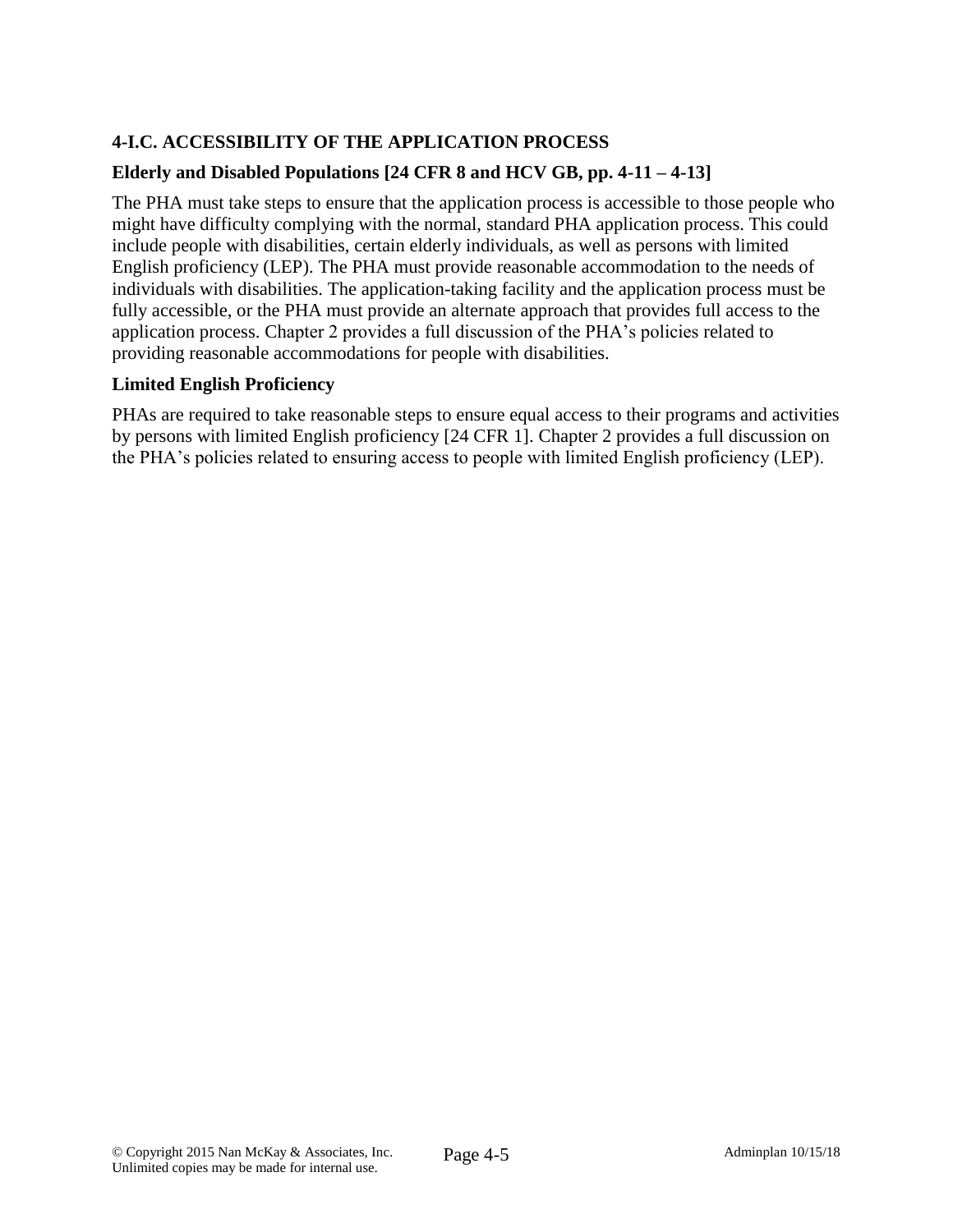# **4-I.D. PLACEMENT ON THE WAITING LIST**

The PHA must review each complete application received and make a preliminary assessment of the family's eligibility. The PHA must accept applications from families for whom the list is open unless there is good cause for not accepting the application (such as denial of assistance) for the grounds stated in the regulations [24 CFR 982.206(b)(2)]. Where the family is determined to be ineligible, the PHA must notify the family in writing [24 CFR 982.201(f)]. Where the family is not determined to be ineligible, the family will be placed on a waiting list of applicants.

No applicant has a right or entitlement to be listed on the waiting list, or to any particular position on the waiting list [24 CFR 982.202(c)].

## **Ineligible for Placement on the Waiting List applies to both Online Process and In Person Process**

## PHA Policy

If the PHA can determine from the information provided that a family is ineligible, the family will not be placed on the waiting list. Where a family is determined to be ineligible, the PHA will send written notification of the ineligibility determination within 10 business days of receiving a complete application. The notice will specify the reasons for ineligibility, and will inform the family of its right to request an informal review and explain the process for doing so (see Chapter 16).

### **Eligible for Placement on the Waiting List applies to both Online Process and In Person Process**

#### PHA Policy

The PHA will send written notification of the preliminary eligibility determination within 10 business days of receiving a complete application.

Placement on the waiting list does not indicate that the family is, in fact, eligible for assistance. A final determination of eligibility will be made when the family is selected from the waiting list.

Applicants will be placed on the waiting list according to any preference(s) for which they qualify, and the date and time their complete application is received by the PHA.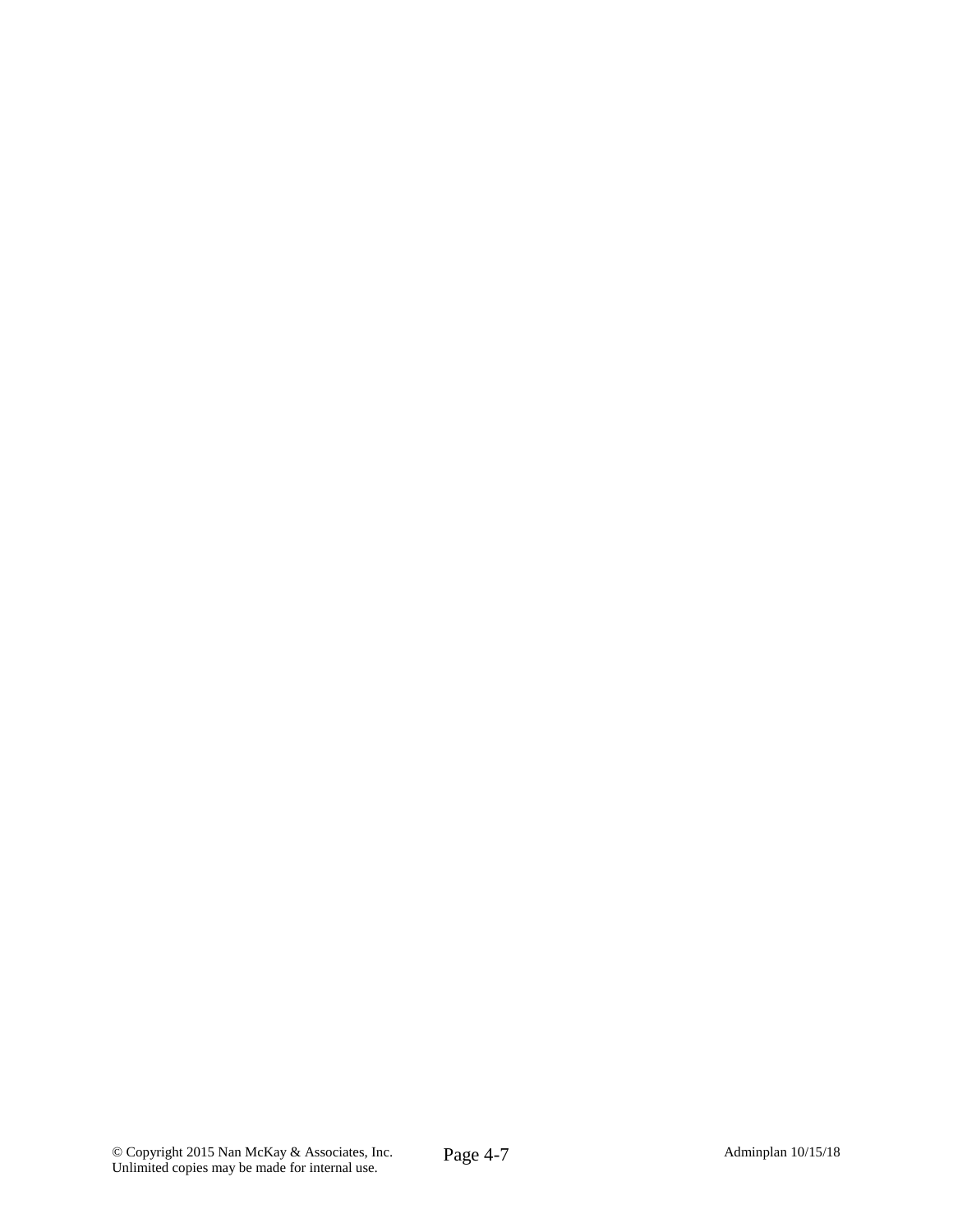# **PART II: MANAGING THE WAITING LIST**

### **4-II.A. OVERVIEW**

The PHA must have policies regarding various aspects of organizing and managing the waiting list of applicant families. This includes opening the list to new applicants, closing the list to new applicants, notifying the public of waiting list openings and closings, updating waiting list information, purging the list of families that are no longer interested in or eligible for assistance, as well as conducting outreach to ensure a sufficient number of applicants.

In addition, HUD imposes requirements on how a PHA may structure its waiting list and how families must be treated if they apply for assistance from a PHA that administers more than one assisted housing program.

## **4-II.B. ORGANIZATION OF THE WAITING LIST [24 CFR 982.204 and 205]**

The PHA's HCV waiting list must be organized in such a manner to allow the PHA to accurately identify and select families for assistance in the proper order, according to the admissions policies described in this plan.

The waiting list must contain the following information for each applicant listed:

- Applicant name;
- Family unit size;
- Date and time of application;
- Qualification for any local preference;
- Racial or ethnic designation of the head of household.

HUD requires the PHA to maintain a single waiting list for the HCV program unless it serves more than one county or municipality. Such PHAs are permitted, but not required, to maintain a separate waiting list for each county or municipality served.

#### PHA Policy

The PHA will maintain a single waiting list for the HCV program.

HUD directs that a family that applies for assistance from the HCV program must be offered the opportunity to be placed on the waiting list for any public housing, project-based voucher or moderate rehabilitation program the PHA operates if 1) the other programs' waiting lists are open, and 2) the family is qualified for the other programs.

HUD permits, but does not require, that PHAs maintain a single merged waiting list for their public housing, Section 8, and other subsidized housing programs.

A family's decision to apply for, receive, or refuse other housing assistance must not affect the family's placement on the HCV waiting list, or any preferences for which the family may qualify.

#### PHA Policy

The PHA will not merge the HCV waiting list with the waiting list for any other program the PHA operates.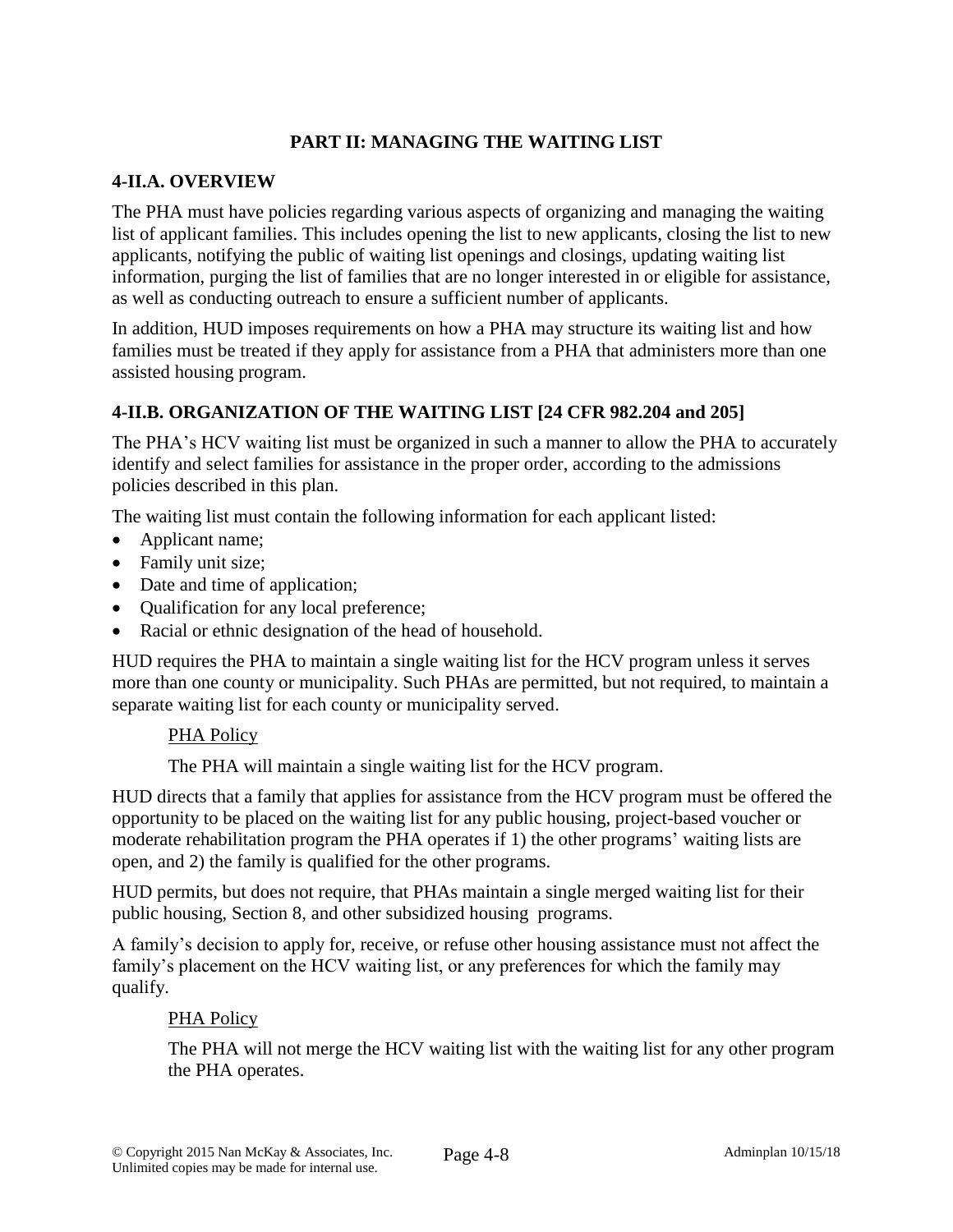# **4-II.C. OPENING AND CLOSING THE WAITING LIST [24 CFR 982.206]**

### **Closing the Waiting List**

A PHA is permitted to close the waiting list if it has an adequate pool of families to use its available HCV assistance. Alternatively, the PHA may elect to continue to accept applications only from certain categories of families that meet particular preferences or funding criteria.

### PHA Policy

The PHA will close the waiting list when the estimated waiting period for housing assistance for applicants on the list reaches 24 months for the most current applicants. Where the PHA has particular preferences or funding criteria that require a specific category of family, the PHA may elect to continue to accept applications from these applicants while closing the waiting list to others.

#### **Reopening the Waiting List**

If the waiting list has been closed, it cannot be reopened until the PHA publishes a notice in local newspapers of general circulation, minority media, and other suitable media outlets. The notice must comply with HUD fair housing requirements and must specify who may apply, and where and when applications will be received.

### PHA Policy

The PHA will publicly announce the reopening of the waiting list at least 10 business days prior to the date applications will first be accepted. If the list is only being reopened for certain categories of families, this information will be contained in the notice.

The PHA will give public notice by publishing the relevant information in suitable media outlets including, but not limited to:

## **The Call and Dos Mundos**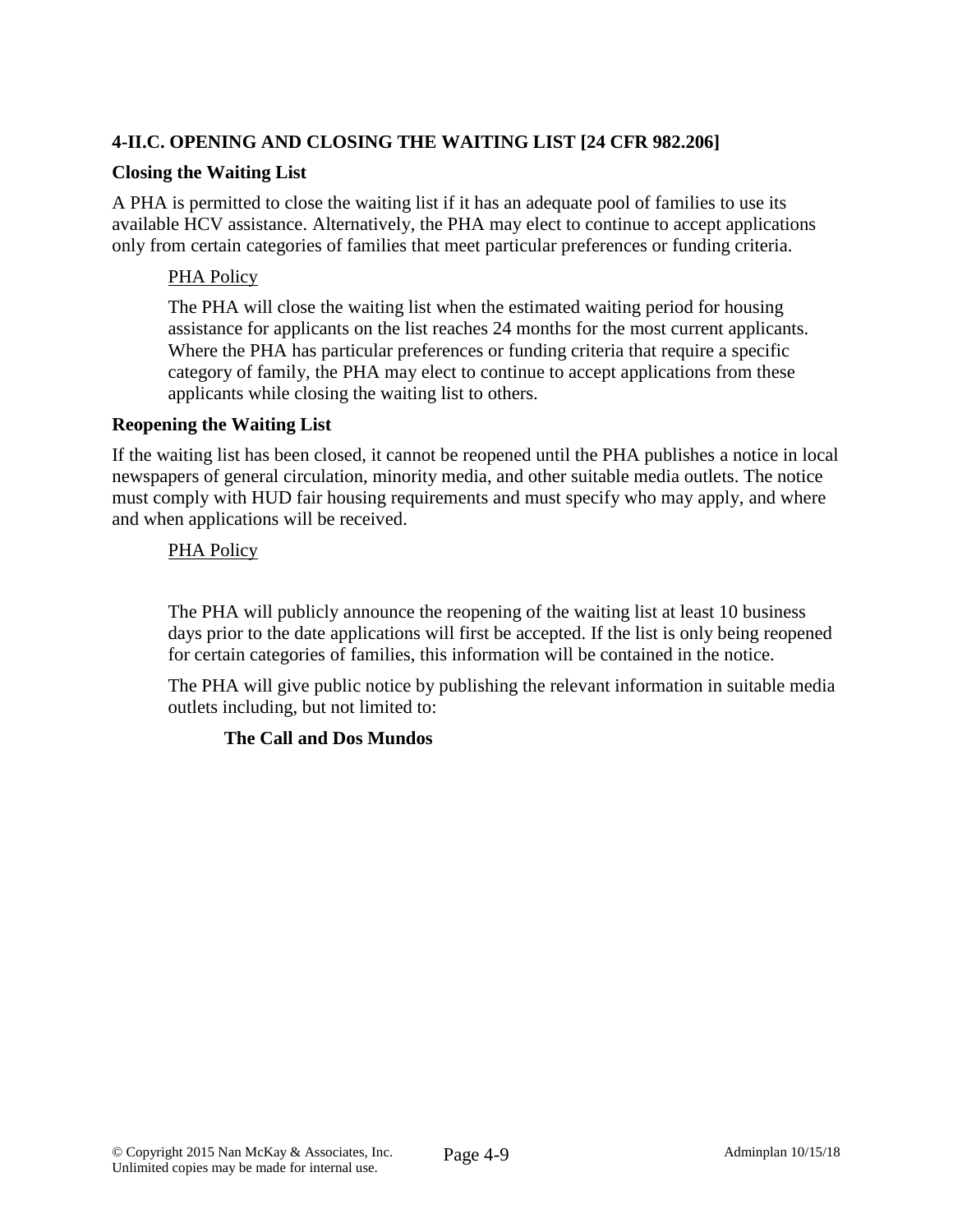# **4-II.D. FAMILY OUTREACH [HCV GB, pp. 4-2 to 4-4]**

The PHA must conduct outreach as necessary to ensure that the PHA has a sufficient number of applicants on the waiting list to use the HCV resources it has been allotted.

Because HUD requires the PHA to admit a specified percentage of extremely low-income families to the program (see Chapter 4, Part III), the PHA may need to conduct special outreach to ensure that an adequate number of such families apply for assistance [HCV GB, p. 4-20 to 4-21].

PHA outreach efforts must comply with fair housing requirements. This includes:

- Analyzing the housing market area and the populations currently being served to identify underserved populations
- Ensuring that outreach efforts are targeted to media outlets that reach eligible populations that are underrepresented in the program
- Avoiding outreach efforts that prefer or exclude people who are members of a protected class

PHA outreach efforts must be designed to inform qualified families about the availability of assistance under the program. These efforts may include, as needed, any of the following activities:

- Submitting press releases to local newspapers, including minority newspapers
- Developing informational materials and flyers to distribute to other agencies
- Providing application forms to other public and private agencies that serve the low income population
- Developing partnerships with other organizations that serve similar populations, including agencies that provide services for persons with disabilities

#### PHA Policy

The PHA will monitor the characteristics of the population being served and the characteristics of the population as a whole in the PHA's jurisdiction. Targeted outreach efforts will be undertaken if a comparison suggests that certain populations are being underserved.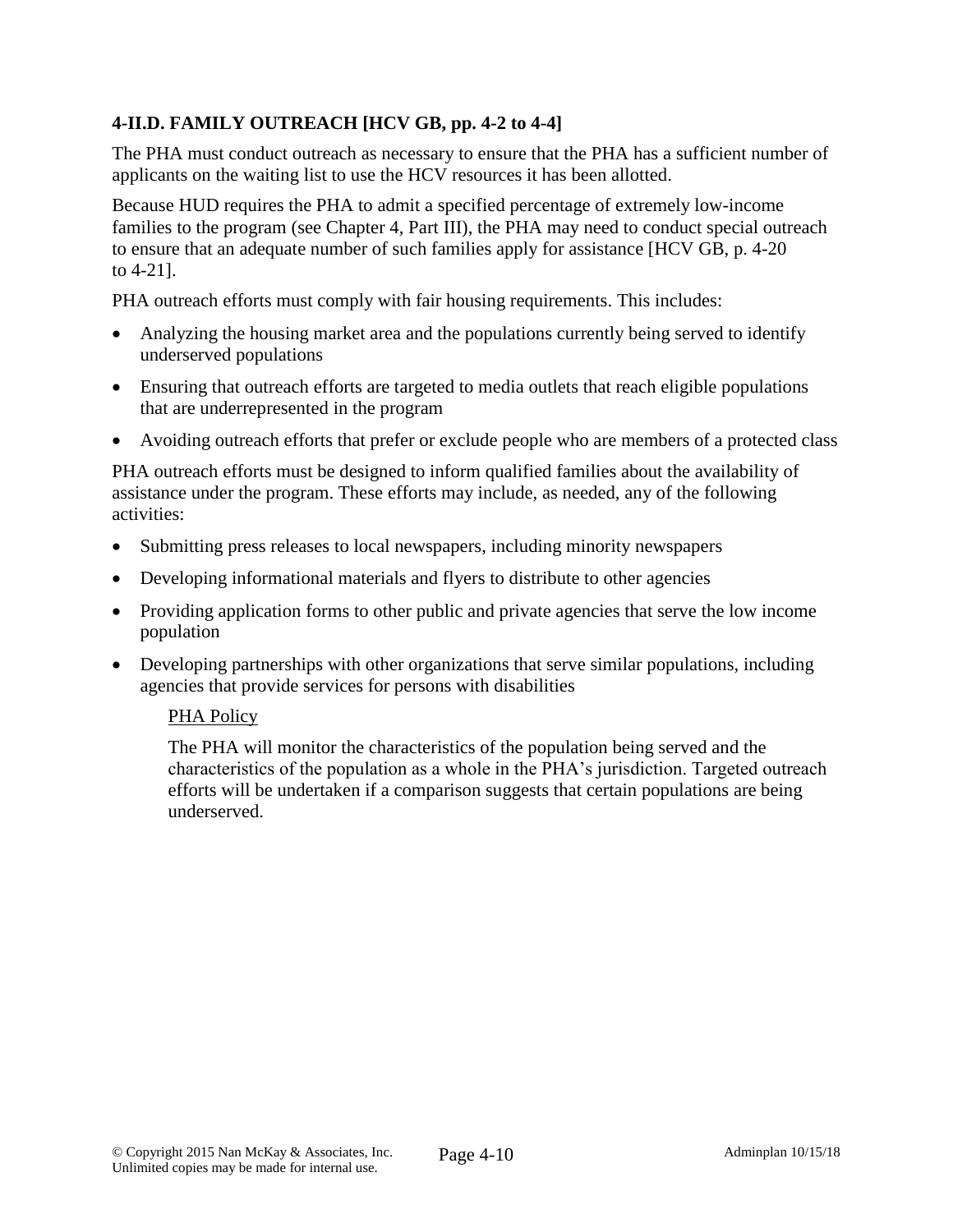## **4-II.E. REPORTING CHANGES IN FAMILY CIRCUMSTANCES**

### PHA Policy

While the family is on the waiting list, the family must immediately inform the PHA of changes in contact information, including current residence, mailing address, and phone number. The changes must be submitted in writing.

# **4-II.F. UPDATING THE WAITING LIST [24 CFR 982.204]**

HUD requires the PHA to establish policies to use when removing applicant names from the waiting list.

### **Purging the Waiting List**

The decision to withdraw an applicant family that includes a person with disabilities from the waiting list is subject to reasonable accommodation. If the applicant did not respond to a PHA request for information or updates, and the PHA determines that the family did not respond because of the family member's disability, the PHA must reinstate the applicant family to their former position on the waiting list [24 CFR 982.204(c)(2)].

#### PHA Policy

The waiting list will be updated biennial (every other year) to ensure that all applicants and applicant information is current and timely.

To update the waiting list, the PHA will send an update request via first class mail to each family on the waiting list to determine whether the family continues to be interested in, and to qualify for, the program. This update request will be sent to the last address that the PHA has on record for the family. The update request will provide a deadline by which the family must respond and will state that failure to respond will result in the applicant's name being removed from the waiting list.

The family's response must be in writing and may be delivered in person, by mail, or by fax. Responses should be postmarked or received by the PHA not later than 15 business days from the date of the PHA letter.

If the family fails to respond within 15 business days, the family will be removed from the waiting list without further notice.

If the notice is returned by the post office with no forwarding address, the applicant will be removed from the waiting list without further notice.

If the notice is returned by the post office with a forwarding address, the notice will be resent to the address indicated. The family will have 15 business days to respond from the date the letter was re-sent.

If a family is removed from the waiting list for failure to respond, the PHA may reinstate the family if it is determined that the lack of response was due to PHA error, or to circumstances beyond the family's control.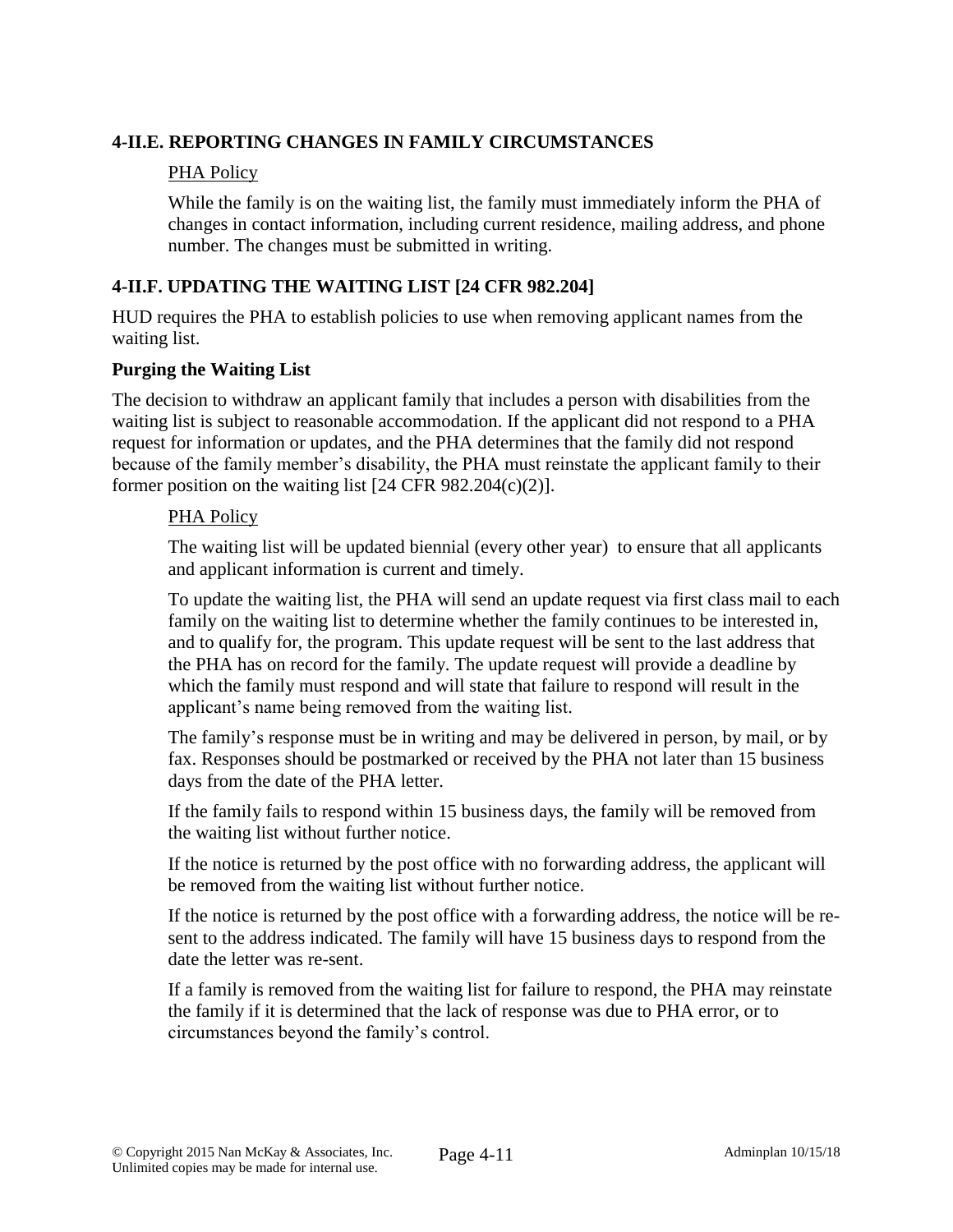### **Removal from the Waiting List**

#### PHA Policy

If at any time an applicant family is on the waiting list, the PHA determines that the family is not eligible for assistance (see Chapter 3), the family will be removed from the waiting list.

If a family is removed from the waiting list because the PHA has determined the family is not eligible for assistance, a notice will be sent to the family's address of record. The notice will state the reasons the family was removed from the waiting list and will inform the family how to request an informal review regarding the PHA's decision (see Chapter 16) [24 CFR 982.201(f)].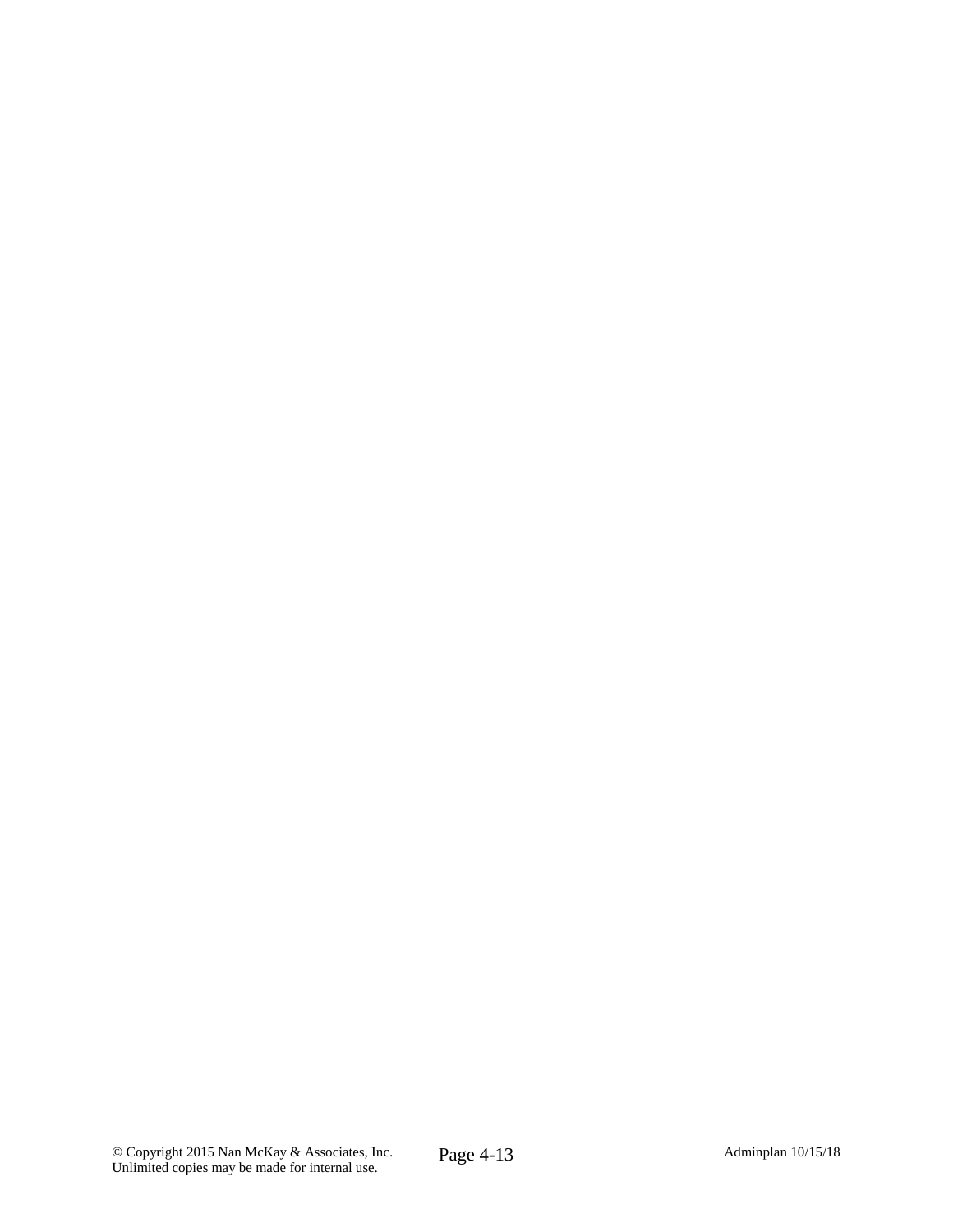# **PART III: SELECTION FOR HCV ASSISTANCE**

### **4-III.A. OVERVIEW**

As vouchers become available, families on the waiting list must be selected for assistance in accordance with the policies described in this part.

The order in which families are selected from the waiting list depends on the selection method chosen by the PHA and is impacted in part by any selection preferences for which the family qualifies. The availability of targeted funding also may affect the order in which families are selected from the waiting list.

The PHA must maintain a clear record of all information required to verify that the family is selected from the waiting list according to the PHA's selection policies [24 CFR 982.204(b) and 982.207(e)].

## **4-III.B. SELECTION AND HCV FUNDING SOURCES**

#### **Special Admissions [24 CFR 982.203]**

HUD may award funding for specifically-named families living in specified types of units (e.g., a family that is displaced by demolition of public housing; a non-purchasing family residing in a HOPE 1 or 2 projects). In these cases, the PHA may admit such families whether or not they are on the waiting list, and, if they are on the waiting list, without considering the family's position on the waiting list. These families are considered non-waiting list selections. The PHA must maintain records showing that such families were admitted with special program funding.

## **Targeted Funding [24 CFR 982.204(e)]**

HUD may award a PHA funding for a specified category of families on the waiting list. The PHA must use this funding only to assist the families within the specified category. In order to assist families within a targeted funding category, the PHA may skip families that do not qualify within the targeted funding category. Within this category of families, the order in which such families are assisted is determined according to the policies provided in Section 4-III.C.

#### PHA Policy

The PHA administers the following types of targeted funding:

## **VASH**

The online process does not apply to Targeted Funding (VASH) nor Set Aside Supportive vouchers.

## **Regular HCV Funding**

Regular HCV funding may be used to assist any eligible family on the waiting list. Families are selected from the waiting list according to the policies provided in Section 4-III.C.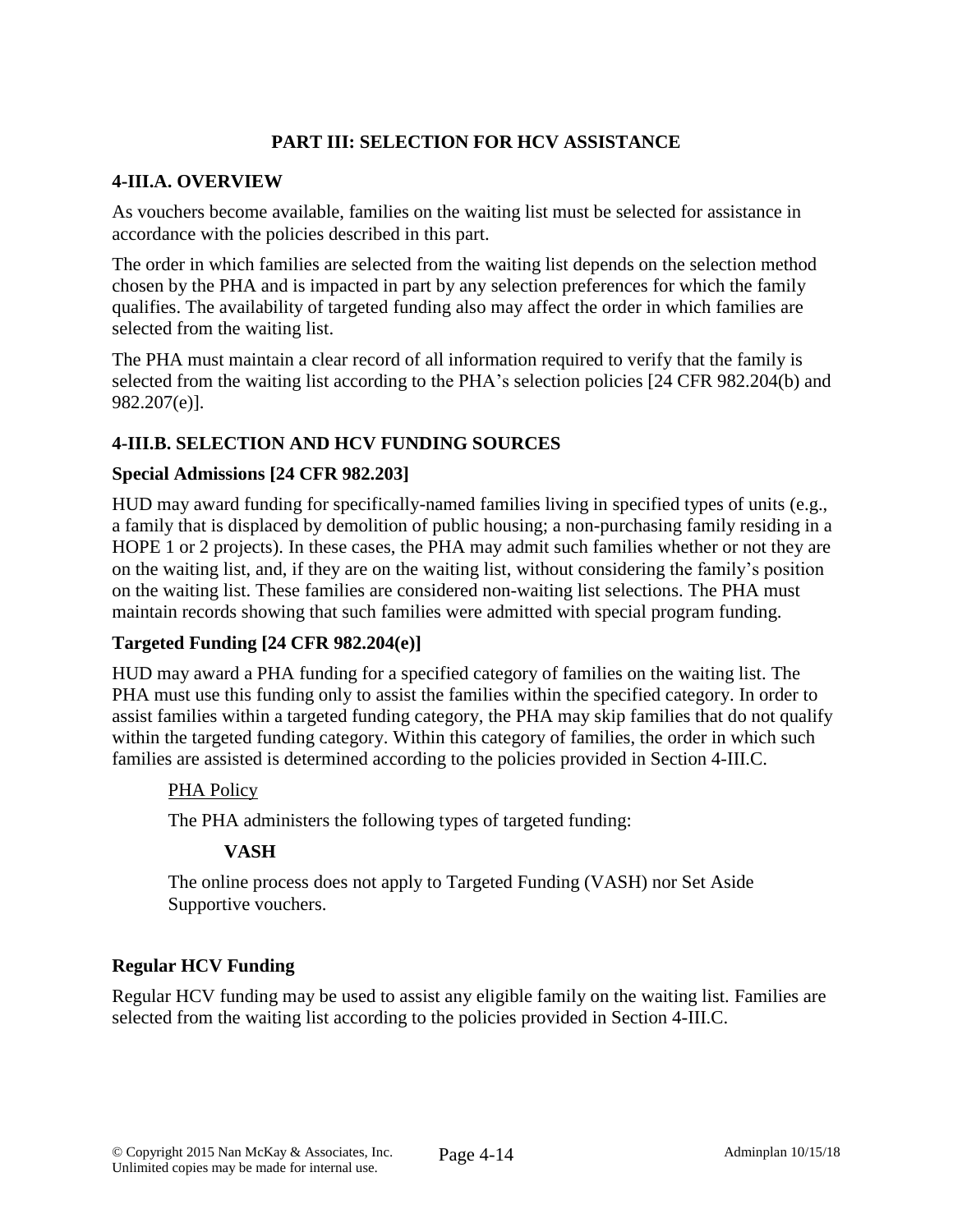# **4-III.C. SELECTION METHOD**

PHAs must describe the method for selecting applicant families from the waiting list, including the system of admission preferences that the PHA will use [24 CFR 982.202(d)].

### **Local Preferences [24 CFR 982.207; HCV p. 4-16]**

PHAs are permitted to establish local preferences, and to give priority to serving families that meet those criteria. HUD specifically authorizes and places restrictions on certain types of local preferences. HUD also permits the PHA to establish other local preferences, at its discretion. Any local preferences established must be consistent with the PHA plan and the consolidated plan, and must be based on local housing needs and priorities that can be documented by generally accepted data sources.

#### PHA Policy

There are local preferences:

Involuntary Displacement/ when displacement occurs due to fire, flood, natural disaster. Federal, state or local government action related to code enforcement, public improvement or development.

Substandard Housing/ When a unit does not provide safe, adequate shelter and in its present condition endangers the health, safety or well- being of a family.

Homeless/ A supervised, publicly or privately-operated shelter designed to provide temporary accommodations (including hotels, motels, shelters and transitional housing for the mentally ill); or a public or private place not designated for, or ordinarily used as, a sleeping accommodation for human beings.

Local Residency/ A Resident of Wyandotte County.

Domestic Violence/ Actual or threatened physical violence directed against the applicant or the applicant's family by a spouse or other household member who lives in the unit with the family. The actual or threatened violence must have occurred within the past 30 days or be of a recurring nature and verified by law enforcement, domestic violence agency or battered women's shelter.

Military/Veterans or Surviving spouses of Veterans and Active Personnel

Frail Elderly/ must provide written documentation from the Director of Nursing that the applicant requires assisted living.

## **Income Targeting Requirement [24 CFR 982.201(b)(2)]**

HUD requires that extremely low-income (ELI) families make up at least 75 percent of the families admitted to the HCV program during the PHA's fiscal year. ELI families are those with annual incomes at or below the federal poverty level or 30 percent of the area median income, whichever number is higher. To ensure this requirement is met, a PHA may skip non-ELI families on the waiting list in order to select an ELI family.

Low-income families admitted to the program that are "continuously assisted" under the 1937 Housing Act [24 CFR 982.4(b)], as well as low-income or moderate-income families admitted to the program that are displaced as a result of the prepayment of the mortgage or voluntary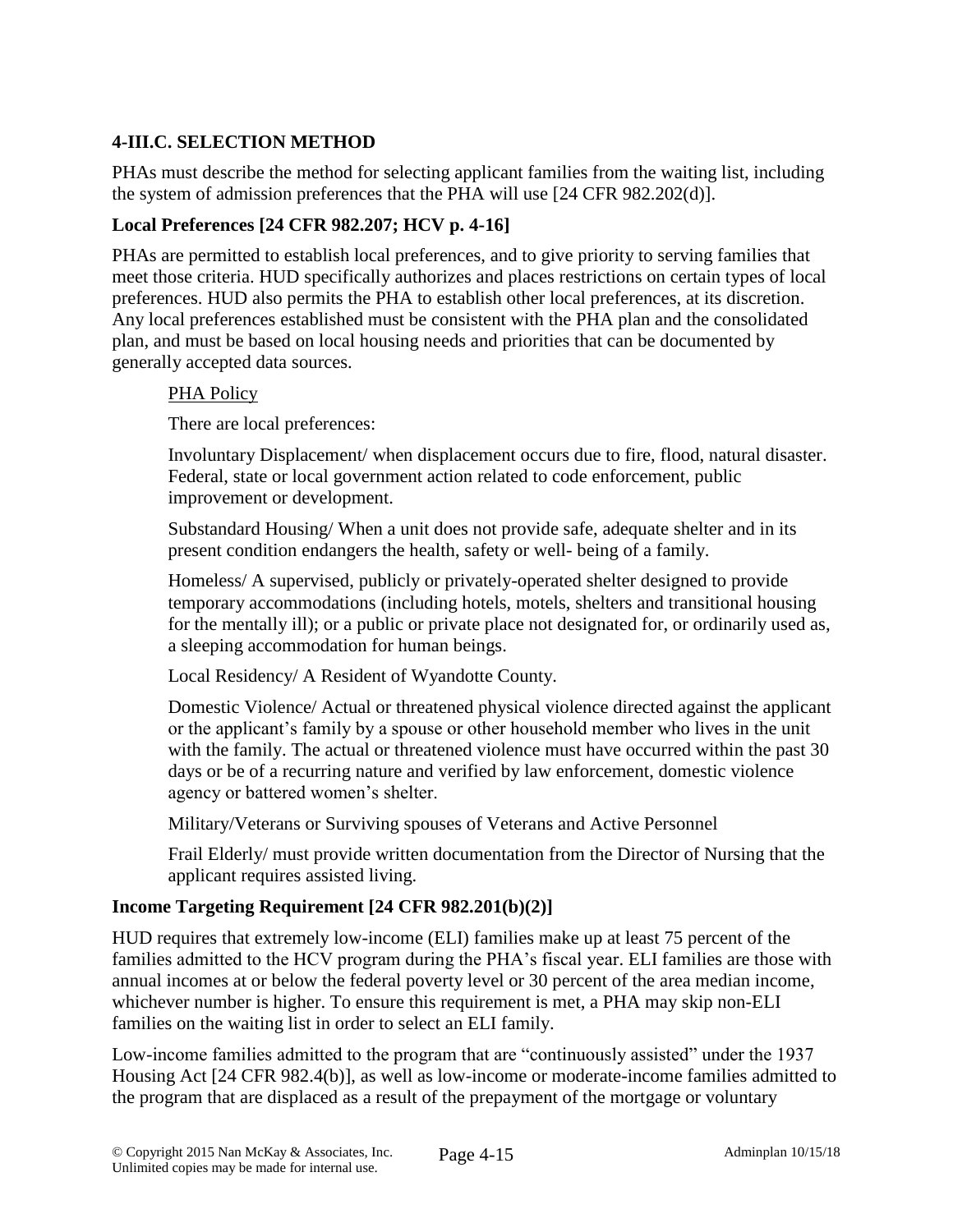termination of an insurance contract on eligible low-income housing, are not counted for income targeting purposes [24 CFR 982.201(b)(2)(v)].

## PHA Policy

The PHA will monitor progress in meeting the income targeting requirement throughout the fiscal year. Extremely low-income families will be selected ahead of other eligible families on an as-needed basis to ensure the income targeting requirement is met.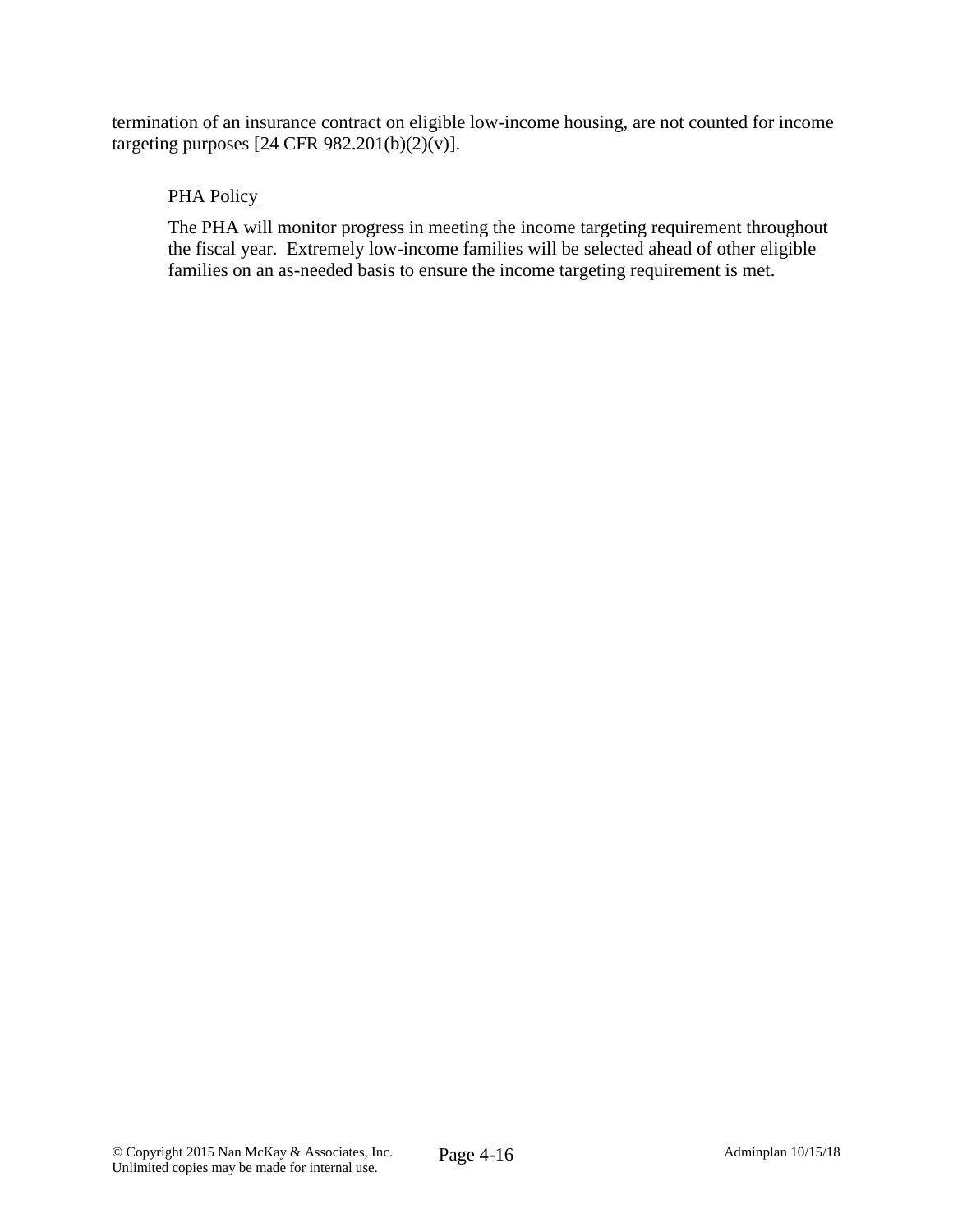### **Order of Selection**

The PHA system of preferences may select families based on local preferences according to the date and time of application or by a random selection process (lottery) [24 CFR 982.207(c)]. If a PHA does not have enough funding to assist the family at the top of the waiting list, it is not permitted to skip down the waiting list to a family that it can afford to subsidize when there are not sufficient funds to subsidize the family at the top of the waiting list [24 CFR 982.204(d) and (e)].

### PHA Policy

Families will be selected from the waiting list based on the targeted funding or selection preference(s) for which they qualify, and in accordance with the PHA's hierarchy of preferences, if applicable. Within each targeted funding or preference category, families will be selected on a first-come, first-served basis according to the date and time their complete application is received by the PHA. Documentation will be maintained by the PHA as to whether families on the list qualify for and are interested in targeted funding. If a higher placed family on the waiting list is not qualified or not interested in targeted funding, there will be a notation maintained so that the PHA does not have to ask higher placed families each time targeted selections are made.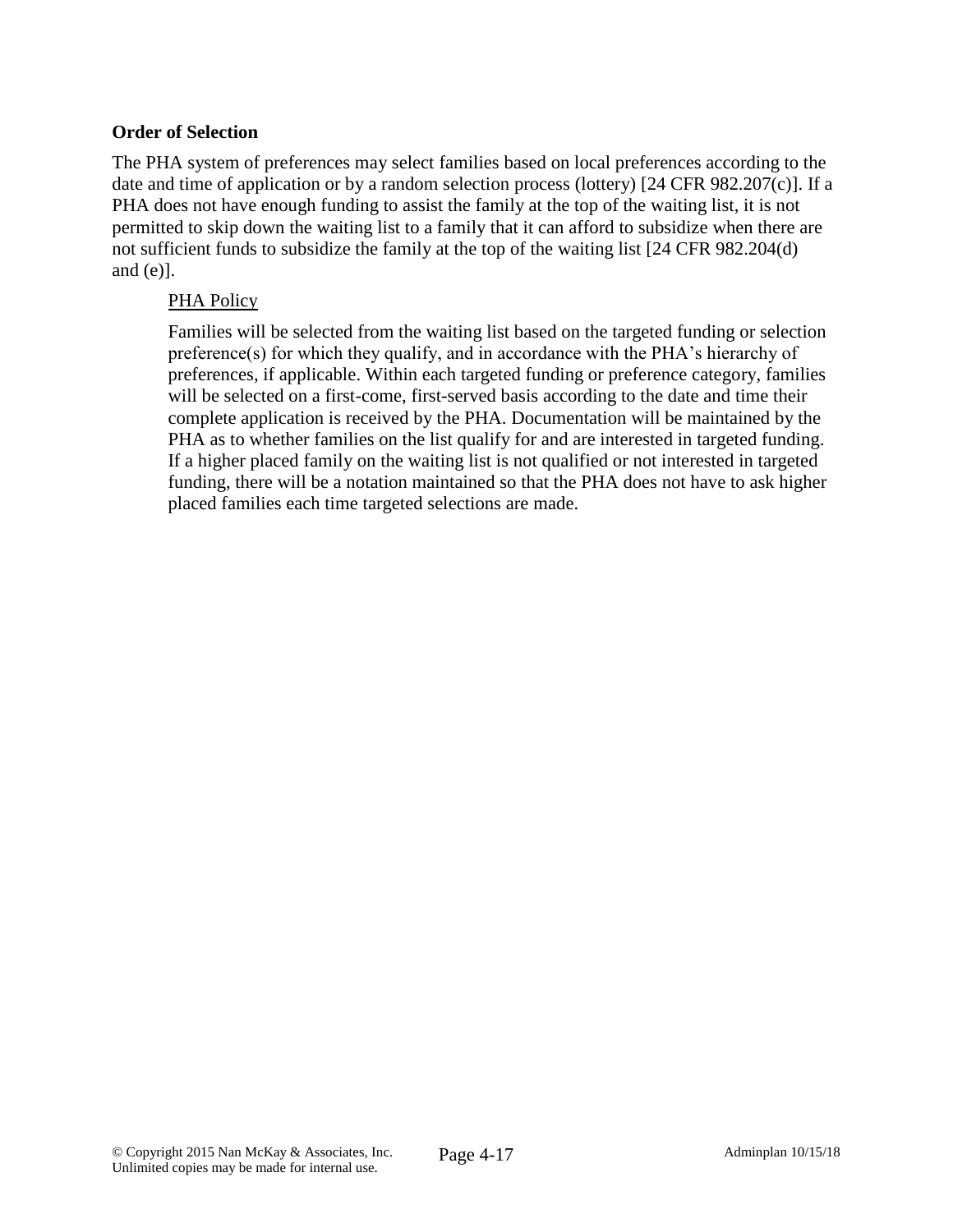## **4-III.D. NOTIFICATION OF SELECTION**

When a family has been selected from the waiting list, the PHA must notify the family [24 CFR 982.554(a)].

### PHA Policy

The PHA will notify the family by first class mail when it is selected from the waiting list. The notice will inform the family of the following:

Date, time, and location of the scheduled application interview, including any procedures for rescheduling the interview

Who is required to attend the interview

All documents that must be provided at the interview, including information about what constitutes acceptable documentation

If a notification letter is returned to the PHA with no forwarding address, the family will be removed from the waiting list.

# **4-III.E. THE APPLICATION INTERVIEW**

HUD recommends that the PHA obtain the information and documentation needed to make an eligibility determination though a face-to-face interview with a PHA representative [HCV GB, pg. 4-16]. Being invited to attend an interview does not constitute admission to the program.

Assistance cannot be provided to the family until all SSN documentation requirements are met. However, if the PHA determines that an applicant family is otherwise eligible to participate in the program, the family may retain its place on the waiting list for a period of time determined by the PHA [Notice PIH 2012-10].

Reasonable accommodation must be made for persons with disabilities who are unable to attend an interview due to their disability.

#### PHA Policy

Families selected from the waiting list are required to participate in an eligibility interview.

The head of household and the spouse/cohead will be strongly encouraged to attend the interview together. However, either the head of household or the spouse/cohead may attend the interview on behalf of the family. Verification of information pertaining to adult members of the household not present at the interview will not begin until signed release forms are returned to the PHA.

The head of household or spouse/cohead must provide acceptable documentation of legal identity. (Chapter 7 provides a discussion of proper documentation of legal identity.) If the family representative does not provide the required documentation at the time of the interview, he or she will be required to provide it within 10 business days.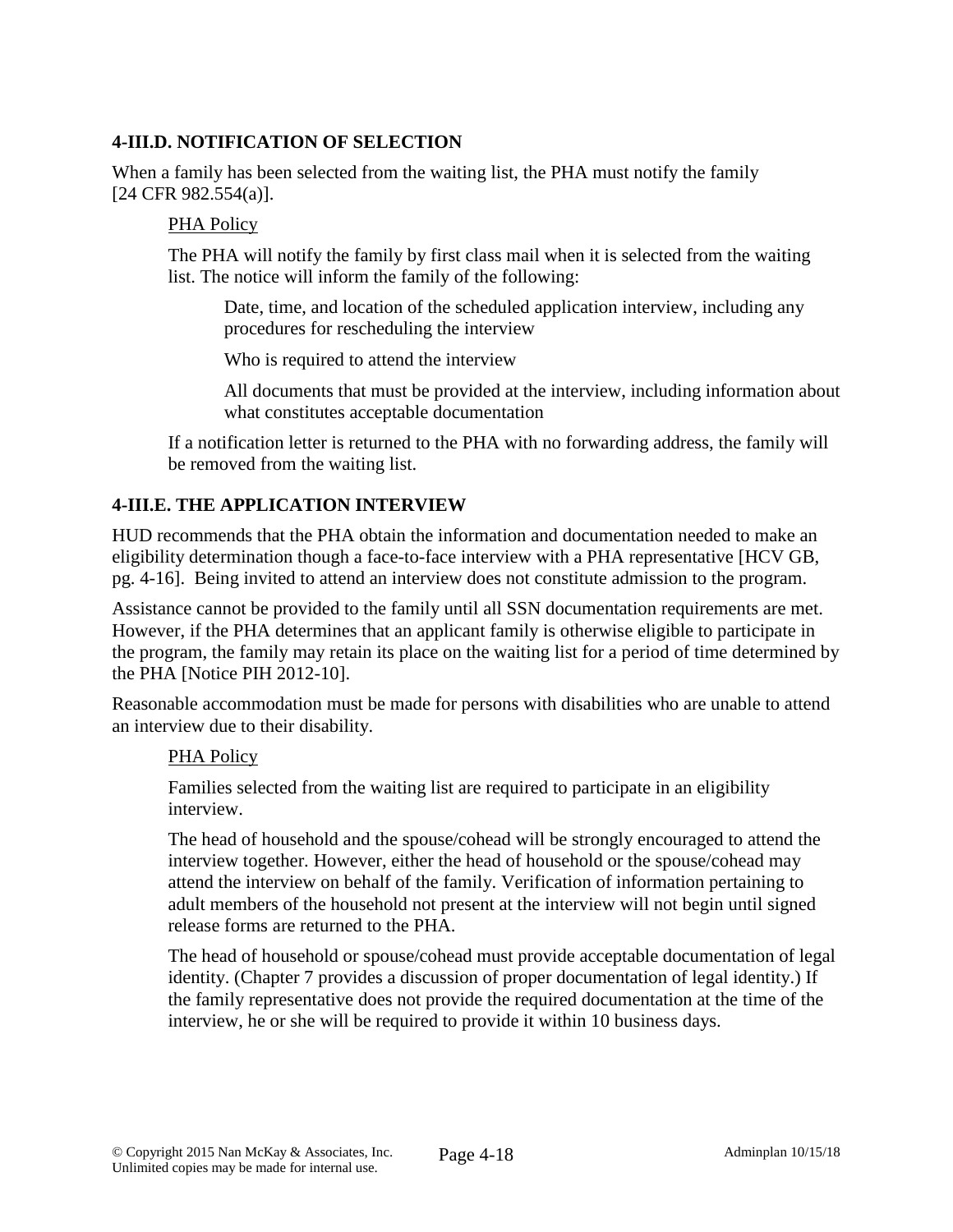Pending disclosure and documentation of social security numbers, the PHA will allow the family to retain its place on the waiting list for **30 days.**. If not all household members have disclosed their SSNs at the next time the PHA is issuing vouchers, the PHA will issue a voucher to the next eligible applicant family on the waiting list.

The family must provide the information necessary to establish the family's eligibility and determine the appropriate level of assistance, as well as completing required forms, providing required signatures, and submitting required documentation. If any materials are missing, the PHA will provide the family with a written list of items that must be submitted.

Any required documents or information that the family is unable to provide at the interview must be provided within 10 business days of the interview (Chapter 7 provides details about longer submission deadlines for particular items, including documentation of eligible noncitizen status). If the family is unable to obtain the information or materials within the required time frame, the family may request an extension. If the required documents and information are not provided within the required time frame (plus any extensions), the family will be sent a notice of denial (See Chapter 3).

An advocate, interpreter, or other assistant may assist the family with the application and the interview process.

Interviews will be conducted in English. For limited English proficient (LEP) applicants, the PHA will provide translation services in accordance with the PHA's LEP plan.

If the family is unable to attend a scheduled interview, the family should contact the PHA in advance of the interview to schedule a new appointment. If the family fails to attend the scheduled appointment, the applicant file will be retired. Applicants who fail to attend the interview without PHA approval will be denied assistance based on the family's failure to supply information needed to determine eligibility.